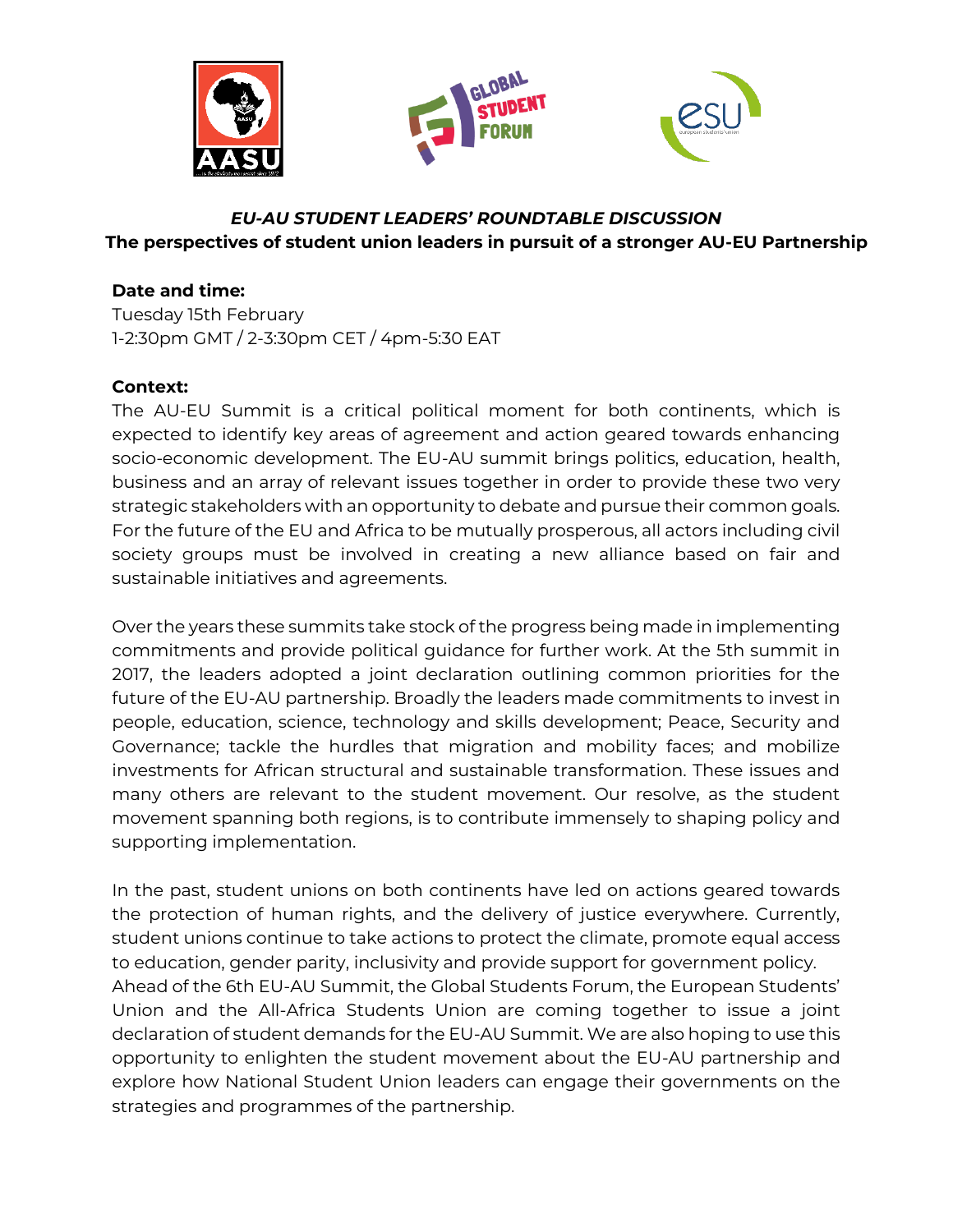# **Objectives of roundtable discussion:**

- Launch the EU-AU Student Declaration of demands for the upcoming 6th AU-EU Summit
- Increase student awareness and understanding of the EU-AU Partnership, including the policy frameworks, initiatives and programmes it encompasses
- Provide knowledge on how student union leaders across Africa and Europe can engage and influence their governments on the EU-AU Partnership
- Advocate for stronger participation of students and their representative organisations in subsequent EU-AU Summits.

## **Session format:**

A roundtable discussion between representatives of national, regional and global student movements on their joint demands for the 6th EU-AU Summit. Representatives from, and experts on, the EU-AU Partnership will also be invited to join the roundtable to share their perspectives on the key themes of the student declaration and the role of students in future EU-AU relations.

Student leaders from across the two regions will be encouraged to join and share their questions, comments and suggestions for a stronger, equitable partnership between Africa and the European Union.

## **Programme outline:**

- Opening remarks from AASU, ESU and GSF on the importance of the AU-EU Summit and the core demands of the student declaration.
- A roundtable discussion between student leaders and guest speakers exploring the themes of the declaration (**Investment in Education, International Mobility, Fostering the knowledge of Africa in Europe, Brain Drain, Digital Inclusion, and the Engagement of Civil Society)** and the EU-AU Partnership in more depth
- O&A with student leaders in audience
- Moderator closes the roundtable and summarises the key takeaways from the discussion and outlines the next steps for students/audience to amplify the declaration
- Call to action from leaders of AASU, ESU and the GSF to policy-makers attending the EU-AU Summit